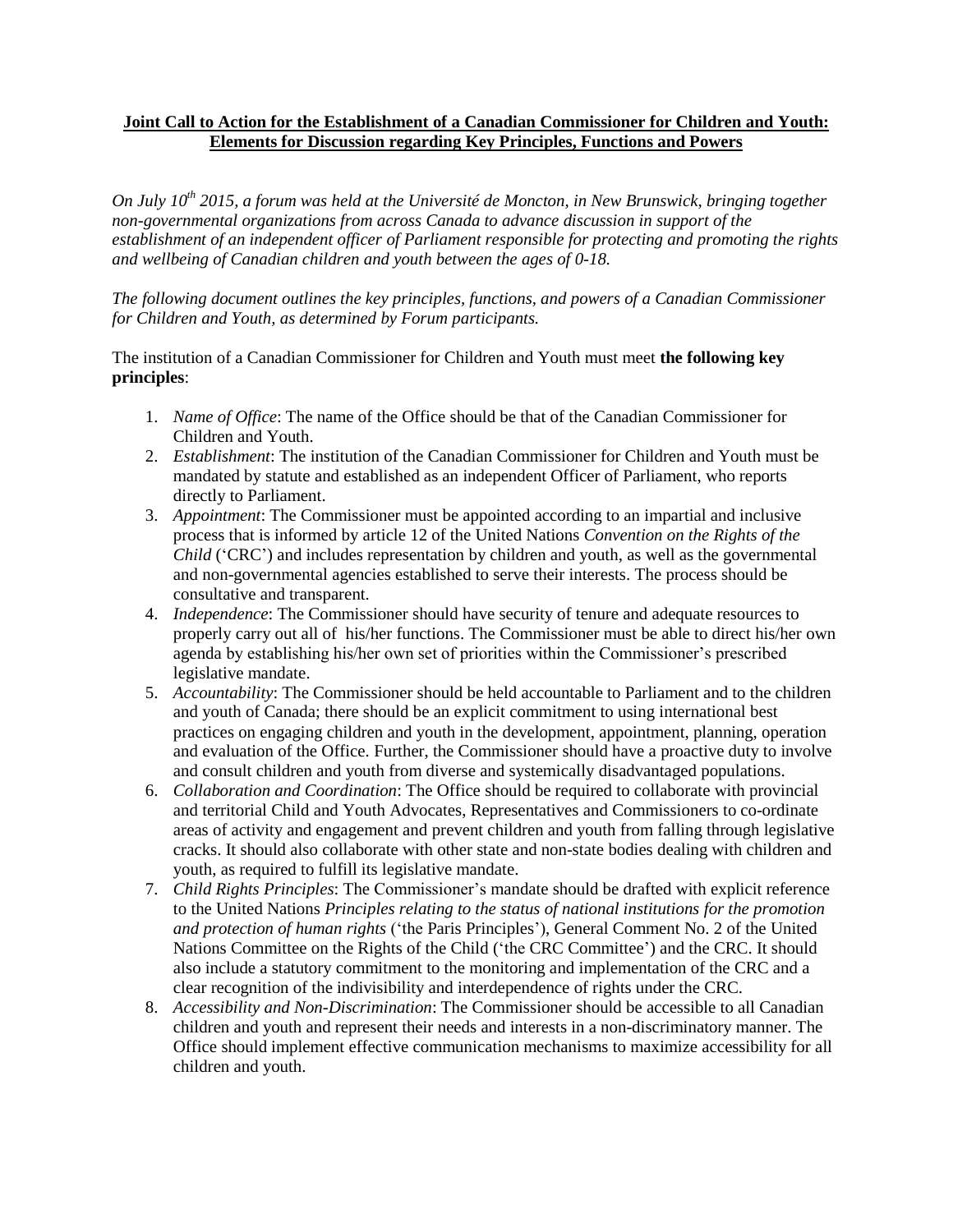- 9. *Prioritizing Systemically Disadvantaged Groups*: The Commissioner should have the authority to protect and promote the rights of all children and youth, with a special priority for those who are facing systemic adversity.
- 10. *Special Recognition of First Nations, Metis and Inuit Children and Youth*: The legislation governing the Commissioner's Office should give special recognition to the unique status of First Nations, Metis and Inuit children as the First Peoples of Canada. This should involve collaborating with indigenous governments and institutions, including those recommended by the Truth and Reconciliation Commission, having regard to the United Nations Declaration on the Rights of Indigenous Peoples and the CRC Committee's General Comment No. 11.
- 11. *Proactive and Systemic Approaches*: The Commissioner should advocate for effective policies that deliver quality outcomes for children and youth. The Office should promote the rights of children, educate the public, and report to the CRC Committee, Parliament and the public on Canada's laws, policies, practices and programs.

The role of the Canadian Commissioner for Children and Youth is to protect and promote the rights and wellbeing of Canada's children and youth. Accordingly, the institution of the Canadian Commissioner for Children and Youth should have **the following functions and powers**:

- 1. *Monitor and Review*: The Commissioner should have the power to collect data, engage in research and conduct Child Rights Impact Assessments (CRIA) on current and future legislation to ensure it is consistent with children's rights under the CRC. Further, the Commissioner should be able to review and monitor laws, policies, practices and programs to ensure that they are consistent with children's rights.
- 2. *Best Interests of the Child*: The Commissioner should have the power to ensure that the best interests of the child are treated as a primary consideration in decision-making processes and to monitor the health, wellbeing, development and participation of children and youth in order to accurately assess progress towards implementation of the CRC.
- 3. *Investigative Powers*: The Commissioner should have the power to undertake general or specific investigations and inquiries into issues where the rights of children and youth may be adversely affected or violated.
- 4. *Complaints Mechanism*: The Commissioner should have the power to deal with individual and systemic complaints from children and youth, their parents and guardians, and from any other source, including own motion complaints, about the provision of federal government services.
- 5. *Public Education and Awareness*: The Commissioner should have the power to develop and promote public education programs on children's rights according to article 42 of the CRC, as well as to effectively communicate the existence and role of his/her Office to Canadian children and youth and the public at large.
- 6. *Recommendations and Advice to Parliament*: The Commissioner should have the power to make recommendations to Parliament concerning amending laws or creating new ones as well as to provide advice to Parliament with regards to particular laws, policies, programs and administrative processes affecting children.
- 7. *Intervention in Legal Proceedings*: The Commissioner should have the power to intervene in legal proceedings where organizations or individuals are complaining that the rights of children have been violated.
- 8. *Access to Information*: The Commissioner should be mandated with broad access to information through government departments and agencies, including the power of subpoena.
- 9. *Advocacy*: The Commissioner should have the power to act as a general spokesperson for children's rights at a national level with specific authorization to meet with children and youth in order to hear their views and effectively amplify their voices.. The Commissioner should also have the power to collaborate and coordinate with community organizations and businesses to ensure that the best practices for children's rights are maintained and enforced.